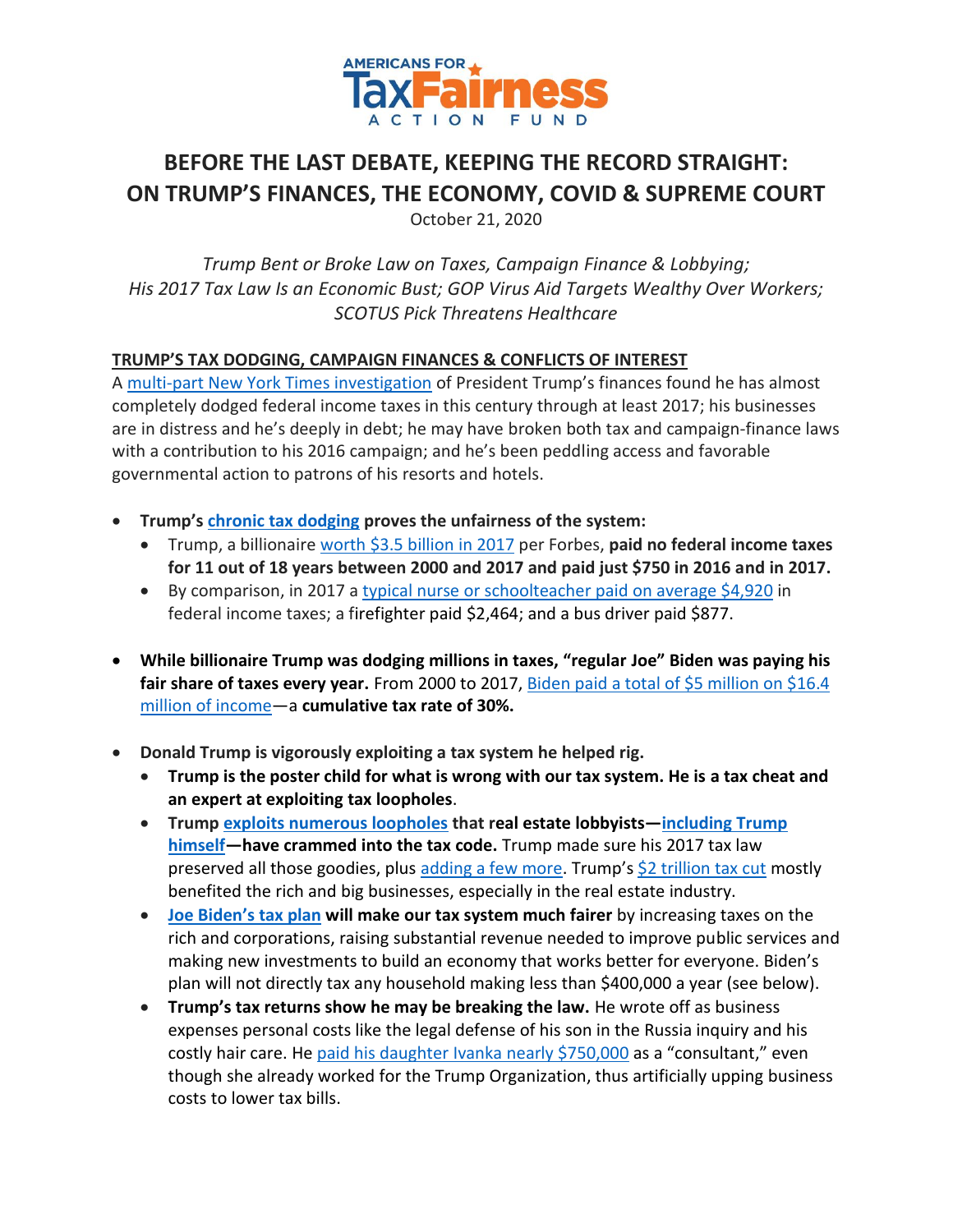- **Trump may have [broken both tax & campaign finance laws](https://www.nytimes.com/interactive/2020/10/09/us/donald-trump-taxes-las-vegas.html) with late 2016 contribution.**  Over \$20 million in mysterious payments—apparently facilitated by a \$30 million loan guaranteed by a Trump business partner—went from a casino they jointly owned to Trump shell companies and eventually to him, possibly allowing Trump to make a late \$10 million contribution to his own campaign. His casino wrote off the payments as a legitimate business expense—tax fraud if they were really for his use. And if the payments were the source of his donation, because they were underwritten by someone else, it would be an impermissibly large campaign contribution.
- **Trump's precarious financial situation poses a threat to U.S. national security.**
	- **Donald Trump's businesses are failing, and his huge debts are a major national**  security threat. As the [Times reports,](https://www.nytimes.com/interactive/2020/09/27/us/donald-trump-taxes.html?smid=tw-nytimes&smtyp=cur) Trump "is personally responsible for loans and other debts totaling \$421 million, with most of it coming due within four years." It is not clear to whom this money is owed or what leverage they have over Trump.
	- Experts say that level of debt [might block security clearances](https://apnews.com/article/ap-top-news-donald-trump-business-elizabeth-warren-national-security-042cc007c36cf773558bfd250c9701df) for most federal employees.
- **Despite promises to "drain the swamp" of corrupt D.C. dealing, [Trump has expanded](https://www.nytimes.com/interactive/2020/10/10/us/trump-properties-swamp.html) it.**  The Times identified over 200 businesses, foreign governments and special-interest groups patronizing his expensive hotels and resorts that benefited from Trump administration decisions. Sixty of those entities alone spent almost \$12 million at Trump properties while they had matters before the federal government.

# **TRUMP & BIDEN RECORDS & PLANS ON THE ECONOMY & TAXES**

- **Even before COVID-19, Trump's 2017 GOP tax law had [failed to fulfill](https://americansfortaxfairness.org/wp-content/uploads/Chartbook-Trump-GOP-Tax-Cuts-Fail-Workers-The-Economy-Rev-9-25-20.pdf) its promises:**
	- **On Fairness**: It was **not a middle-class tax cut.** This year the top 1% will get as much in tax cuts—\$78 billion—as the bottom 80%. Nearly 100 big profitable corporations paid zero federal income taxes in the law's first year.
	- **On Jobs & Wages**: It did **not improve wage gains** for workers: average pay hikes in the first two years under the law lagged those under the last two years under Obama-Biden. **Job growth did not accelerate** either—it was nearly identical over those two periods.
	- **On the Deficit & Economy**: The tax cuts **will not pay for themselves**, but instead add \$1.9 trillion to the national debt; the deficit soared in the first two years of the law. The law **did not boost the economy**: in those first two years, economic growth was very similar to the Obama-Biden years. **Business investment did not boom.**
- **Biden will raise taxes only on the wealthy and corporations to invest in working families.** 
	- He will not directly raise taxes on **anyone making less than \$400,000**, as confirmed by [PolitiFact,](https://www.politifact.com/factchecks/2020/aug/25/nikki-haley/do-joe-biden-and-kamala-harris-want-massive-tax-hi/) [FactCheck.org](https://www.factcheck.org/2020/08/posts-distort-impact-of-bidens-tax-plan-on-middle-income-earners/) and the Washington Post's [Fact Checker.](https://www.washingtonpost.com/politics/2020/08/31/joe-bidens-claim-that-he-wont-raise-taxes-people-making-less-than-400000/)
	- He will use the [\\$2.4 trillion of revenue](https://www.taxpolicycenter.org/publications/updated-analysis-former-vice-president-bidens-tax-proposals) raised to **strengthen Social Security**; improve healthcare, education, childcare and housing; and build a sustainable economy.
- **Moody's Analytics has declared the [Biden plan would be better for the economy](https://www.forbes.com/sites/sergeiklebnikov/2020/09/25/biden-democratic-sweep-would-be-best-outcome-for-the-economy-moodys-says/#61c7ccc24283)**—and add 7.4 million more jobs—than Trump's tax-cuts-for-the-rich, trickle-down policies.